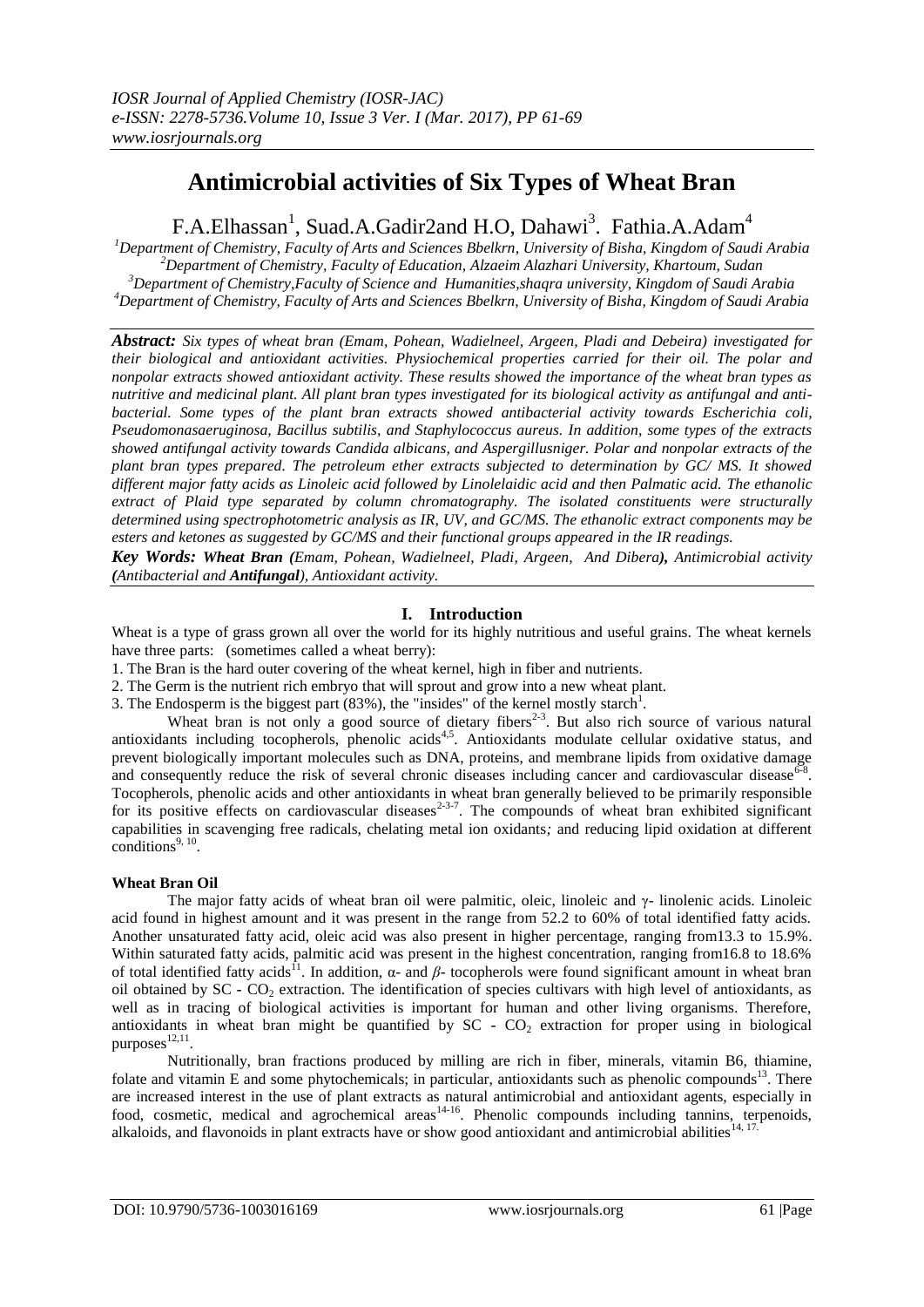# **II. Material and Methods**

### **Collection of Plant Materials**

Six types of Sudanese wheat bran from Poaceae family collected for this study. The samples Emam, Pohean, Wadielneel, Pladi and Diberawere obtained from Northern state while Argeen sample obtained from Gzeera state.

#### **Preparation of Crude Plant Extracts**

Fifty grams (50gm) of each of the six types of the wheat bran extracted with 250 ml of different solvents as petroleumether, ethyl acetate, chloroform using a standard soxhlet apparatus for 8 hours at 40̊C, 60̊C, and 50̊C respectively. The residue of petroleum ether was dried and extracted with ethanol using a standard soxhlet apparatus for 8hours at 60<sup>o</sup>C. A water extract was also prepared using cold extraction for 2 hours. All samples kept forfurther analysis. Five (5)  $\mu$ g from each extract sample taken for testing the antioxidant activity using 2.2 Di-(4-tert-octylphenyl)-1-picryl-hydrazyl. For testing the antimicrobial activity, 1 mg from each extract sample taken. The physiochemical propertieswere done for the most two active of the petroleum ether extracts.

#### **Procedure of Biological Activities**

### **Antioxidant Activity using Di Phenyl Picrayl Hydrazine Radical Scavenging Assay**

The DPPH radical scavenging was determined according to the method of Shimada ET. al. (1992)<sup>18</sup>. With modification. In 96-wells plate, the test samples were allowed to react with 2.2Di (4- tert-octylphenyl)-1picryl-hydrazyl stable free radical (DPPH) for half an hour at 37*oC*. The concentration of DPPH kept as (300µm). The test samples dissolved in DMSO while DPPH was prepared in ethanol. After incubation, decrease in activity by samples was determined in comparison with a DMSO treated control group. All tests and analysis run in triplicate<sup>19</sup>.

#### **Preparation and Test for Antimicrobial and Antibacterial Activity**

The bacterial suspensions were prepared by aseptically distributing One ml aliquots of a 24 hours broth culture of the test organisms onto nutrient agar slopes and incubated at  $37^{\circ}$ C for 24 hours. The bacterial growth harvested and washed off with 100 ml sterile normal saline, to produce a suspension containing about  $10<sup>8</sup>$ 10<sup>9</sup>C.F.U/ ml. The suspension was stored in the refrigerator at  $4^{\circ}C$  until used. The average number of viable organisms per ml of the stock suspension was determined by means of the surface viable counting technique (Milesand Misra, 1938). Serial dilutions of the stock suspension made in sterile normal saline solution and 0.02ml volumes of the appropriate dilution transferred by micropipette onto the surface of dried nutrient agar plates. The plates allowed to stand for two hours at room temperature for the drops to dry and then incubated at 37<sup>o</sup>C for 24 hours. After incubation, the number of developed colonies in each drop counted. The average number of colonies per drop (0.02 ml) multiplied by 50 and by the dilution factor to give the viable count of the stock suspension, expressed as the number of colony forming units per ml suspension. Each time a fresh stock suspension was prepared; all the above experimental conditions were maintained constant so that suspensions with very close viable counts obtained. For testing the antibacterial Activity, the cup-plate agar diffusion method (Kavanagh, 1972) adopted with some minor modifications to assess the antibacterial activity of the prepared extracts. One ml of the standardized bacterial stock suspension  $10^8$ -  $10^9$  C .F.U/ml were thoroughly mixed with100 ml of molten sterile nutrient agar which was maintained at 45<sup>o</sup>C. Twenty (20) mlaliquots of the inoculated nutrient agar distributed into sterile Petri-dishes. The agar left to set and in each of these plates 4 cups (10 mm in diameter) cut using a sterile corn borer (No. 4) and agar discs removed. Alternate cups filled with 0.1 ml sample of each extracts using automatic micro liter pipette, and allowed to diffuse at room temperature for two hours. The plates then incubated in the upright position at  $37^{\circ}C$  for 18 hours. Two replicates carried out for each extract against each of the test organisms. After incubation, the diameters of the resultant growth inhibition zones measured. Averaged and the mean values were tabulated. Preparation and Test for Antifungal Activity The fungal suspensions were prepared by aseptically distributing One ml aliquots of a 48 hours broth culture of the test organisms onto sabourd agar slopes and incubated at  $25^{\circ}C$  for 48 hours. The van gall growth was harvested and washed off with 100 ml sterile normal saline, to produce a suspension containing about  $10^8$  - $10^9$ C.F.U/ ml. The suspension was stored in the refrigerator at  $4^{o}C$  until used. The average number of viable organisms per ml of the stock suspension was determined by means of the surface viable counting technique (Miles and Misra, 1938). Serial dilutions of the stock suspension were made in sterile normal saline solution and0.02 ml volumes of the appropriate dilution were transferred by micropipette onto the surface of dried nutrient agar plates. The plates allowed to stand for two hours at room temperature for the drops to dry and then incubated at 25<sup>*o*</sup>C for 48 hours. After incubation, the number of developed colonies in each drop counted. The average number of colonies per drop (0.02 ml) multiplied by 50 and by the dilution factor to give the viable count of the stock suspension, expressed as the number of colony forming units per ml suspension. Each time a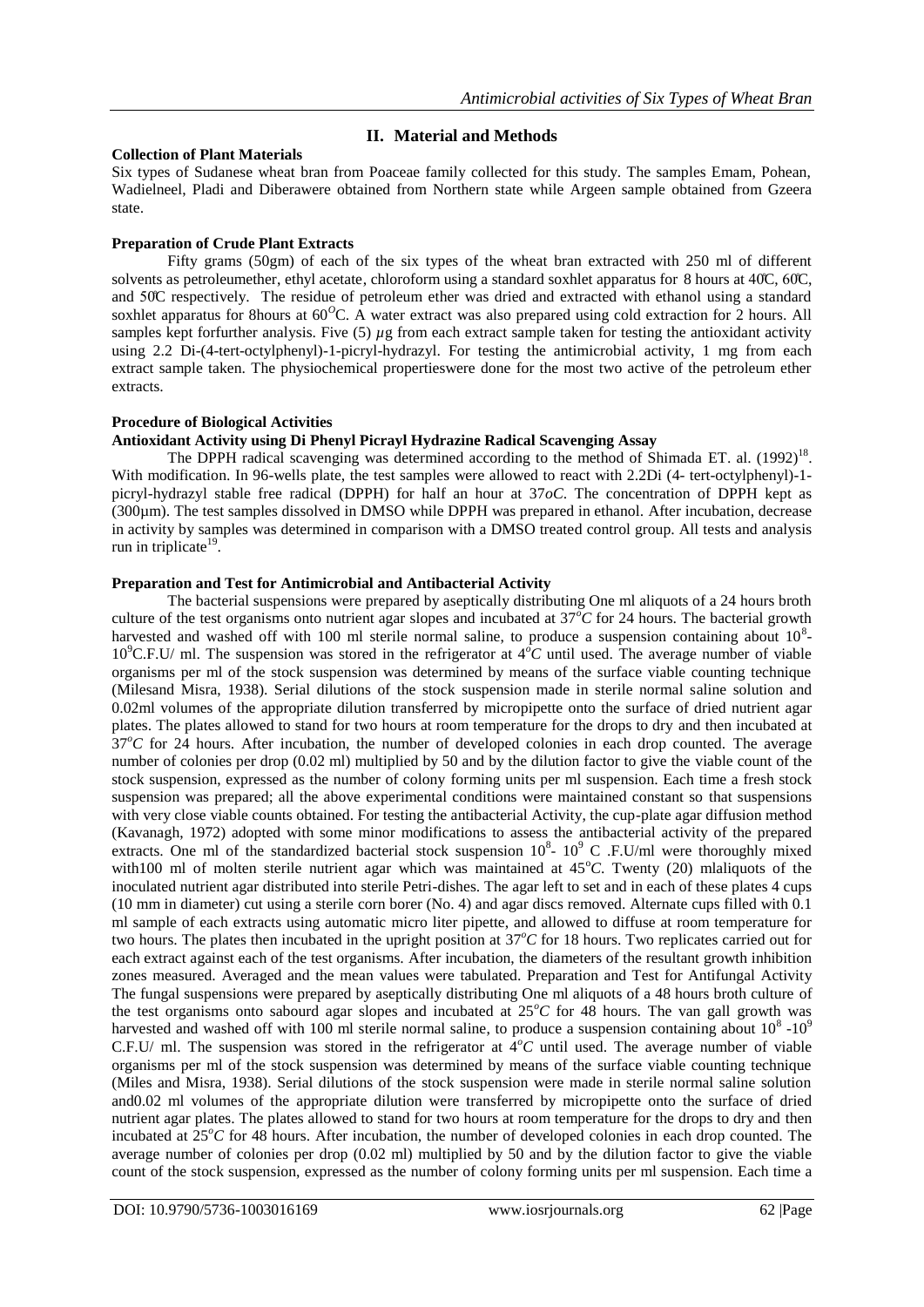fresh stock suspension was prepared; all the above experimental conditions were maintained constant so that suspensions with very close viable counts obtained. For testing the antifungal Activity, the cup-plate agar diffusion method (Kavanagh, 1972) adopted with some antifungal activity of the prepared extracts. One ml of the standardized fungal stock suspension  $10^8$ - $10^9$  C.F.U/ml were thoroughly minor modifications to assess the mixed with 100 ml of molten sterile nutrient agar which was maintained at 45*oC*. Twenty (20) mlaliquots of the inoculated nutrient agar distributed into sterile Petri-dishes. The agar left to set and in each of these plates 4 cups (10 mm in diameter) cut using a sterile corn borer (No. 4) and agar discs removed. Alternate cups filled with 0.1 ml sample of each extracts using automatic micro liter pipette, and allowed to diffuse at room temperature for two hours. The plates then incubated in the upright position at 25<sup>o</sup>C for 18 hours. Two replicates carried out for each extract against each of the test organisms. After incubation, the diameters of the resultant growth inhibition zones measured. Averaged and the mean values were tabulated. Bacterial and Fungal Test microorganisms<sup>19</sup>: Bacillus subtilis ...................... NCTC 8236 (Gram + ve bacteria) Escherichia coli................................. ATCC 25922(Gram -ve bacteria) Pseudomonas aeruginosa ................ ATCC 27853 (Gram -ve bacteria) Staphylococcus aureus ................... ATCC 25923(Gram +ve Bacteria) Candida albicans .............. ............... ATCC 7596

Aspergillusniger .................. ........... ATCC 9763

#### **Preparation and Separation Of Ethanolic Extract of the Wheat Bran Using a Laboratory Column**

250 g of Pladi type of the wheat bran extracted with ethanol 95 by soxhlet extractor. The ethanolic extract was concentrated for separation with a laboratory column. The eluted solvents were petroleum ether, ethyl acetate, chloroform, acetone and ethanol. The fractions collected into fifteen (15) ones and all of them analyzed by Infrared Spectrophotometer. Three (3) of the fractions were selected after observing the IR charts for GC/MS analysis. The results of separation and the suggested structure of the MS detector recorded in charts.

### **III. Result and discussion**

#### **Biological Activities of Wheat Bran Extracts Antioxidant Activity of Wheat Bran Extracts**

Tables (3.1-3.5) exhibited the antioxidant activities of different extracts (petroleum ether, ethanol, ethyl acetate, chloroform, and water) of six types of the wheat bran.

| <b>Tuble only</b> Thilloxique activity of I choicalli cliffi |                         |  |  |  |
|--------------------------------------------------------------|-------------------------|--|--|--|
| Sample Cod                                                   | $%$ RSA $\pm$ SD (DPPH) |  |  |  |
| Emam                                                         | $54 \pm 0.1$            |  |  |  |
| Pohean                                                       | D.N                     |  |  |  |
| Wadielneel                                                   | $66.4 \pm 0.01$         |  |  |  |
| Argean                                                       | Inactive                |  |  |  |
| Pladi                                                        | $9.3 \pm 0.03$          |  |  |  |
| Dibera                                                       | $6.3 \pm 0.05$          |  |  |  |

#### **Table 3.1:** Antioxidant activity of Petroleum ether

The highest antioxidant activity of the Petroleum ether extract was in Wadielneel followed by Emam and Pladi.

|            | <b>Tables.2.</b> Alluoxidant activity of Ethanol extract |
|------------|----------------------------------------------------------|
| Sample Cod | $%$ RSA $\pm$ SD (DPPH)                                  |
| Emam       | $17.7 \pm 0.01$                                          |
| Pohean     | $21.6 \pm 0.01$                                          |
| Wadielneel | $35.4 \pm 0.01$                                          |
| Argean     | $34.6 \pm 0.02$                                          |
| Pladi      | $50.7 \pm 0.02$                                          |
| Dibera     | $10.4 \pm 0.01$                                          |

**Table3.2:** Antioxidant activity of Ethanol extract

In ethanolic extract, Pladi is the highet in antioxidant activity followed by Wadielneel and then Argeen. It has well established that free radical scavenging activity of wheat extracts is mainly due to phenolic compounds.

| Sample Cod | $%$ RSA $\pm$ SD (DPPH) |
|------------|-------------------------|
| Emam       | $26.9 + 0.07$           |
| Pohean     | $18.5 + 0.004$          |
| Wadielneel | $21.3 + 0.03$           |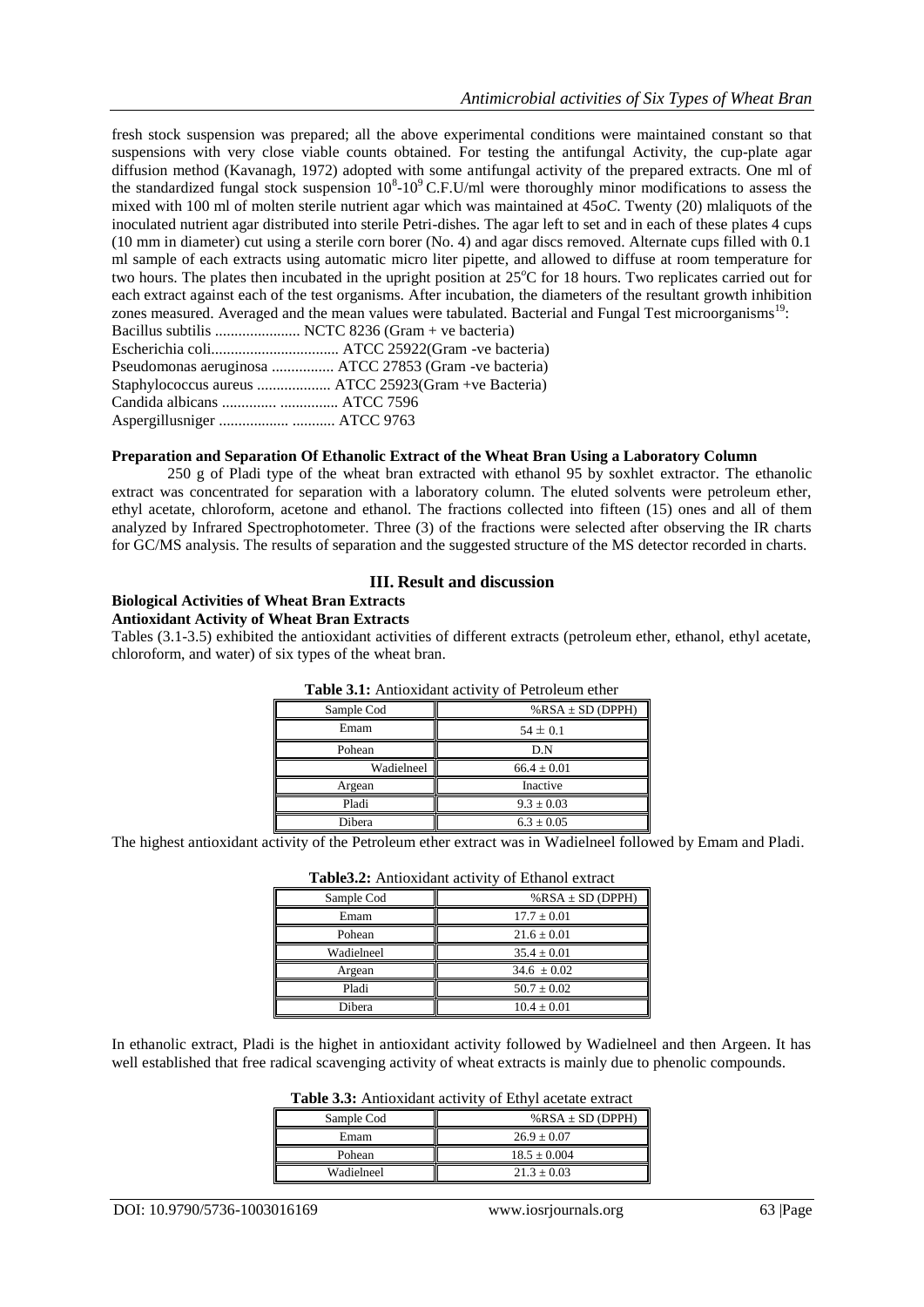| Argean | $13.2 \pm 0.07$ |
|--------|-----------------|
| Pladi  | $14.1 \pm 0.2$  |
| Dibera | $42.8 \pm 0.03$ |

Dibeira showed the highest antioxidant activity in ethyl acetate extract.

| Table 3.4: Antioxidant activity of Chloroform |                       |  |  |  |
|-----------------------------------------------|-----------------------|--|--|--|
| Sample Cod                                    | % $RSA \pm SD$ (DPPH) |  |  |  |
| Emam                                          | Inactive              |  |  |  |
| Pohean                                        |                       |  |  |  |
| Wadielneel                                    | Inactive              |  |  |  |
| Argean                                        | 61.2 $\pm 0.02$       |  |  |  |
| Pladi                                         | Inactive              |  |  |  |
| Dibera                                        | $8.6 \pm 0.01$        |  |  |  |

The most antioxidant active in chloroform extract is Argeen extract.

| Sample Cod | $%$ RSA $\pm$ SD (DPPH) |
|------------|-------------------------|
| Emam       | $17.7 \pm 0.06$         |
| Pohean     | Inactive                |
| Wadielneel | $6.6 \pm 0.03$          |
| Argean     | $5.7 \pm 0.01$          |
| Pladi      | $12.7 \pm 0.01$         |
| Emam       | $17.7 \pm 0.06$         |
|            |                         |

**Table 3.5:** Antioxidant activity of Water extract

The Water extract showed negligible value for the antioxidant activity.

#### **Antimicrobial Activity of the Wheat Bran Extracts**

#### **Antimicrobial Activity of Wheat Bran Petroleum ether Extract**

As Shown in table 3.6. Pladi and Dibera petroleum ether extracts showed various antibacterial and antifungal activities (sensitive and intermediate) towards the selected bacteria and fungi in the study, these activities were the most active ones of the wheat bran extracts. While Argeen showed intermediate antibacterial activity towards *Pseudomonas aeruginosa*. All of the petroleum ether extracts of the other types of the wheat bran were inactive towards the selected bacteria and fungi in the study.

| Plants name | Antimicrobial activities |                                               |     |     |           |    |
|-------------|--------------------------|-----------------------------------------------|-----|-----|-----------|----|
|             |                          | Antifungal activity<br>Antibacterial activity |     |     |           |    |
| Extract of  | S.a                      | B.s                                           | P.s | E.c | A.s       | Cа |
| Emam        |                          |                                               |     |     |           |    |
| Pohean      |                          |                                               |     |     |           |    |
| Wadielneel  |                          |                                               |     |     |           |    |
| Argean      |                          |                                               |     |     |           |    |
| Pladi       |                          | 20                                            | 18  | 23  | $\bigcap$ | 34 |
| Dibera      |                          |                                               | Iб  | 24  | 22        | 30 |

**Table 3.6:** Microbial Activity of the Petroleum ether Extract.

E.C: Escherichia coli, P.S: Pseudomonas aeruginosa, B.S: Bacillus subtilis, S.a: Staphylococcus aureus; Ca:Candida albicans, A.S: Aspergillus niger.

#### **Scale of interpretation:**

 $>18$  mm (MIZD) = sensitive  $14-18$ mm (MIZD) = intermediate  $\langle$ 14 mm (MIZD) = resistant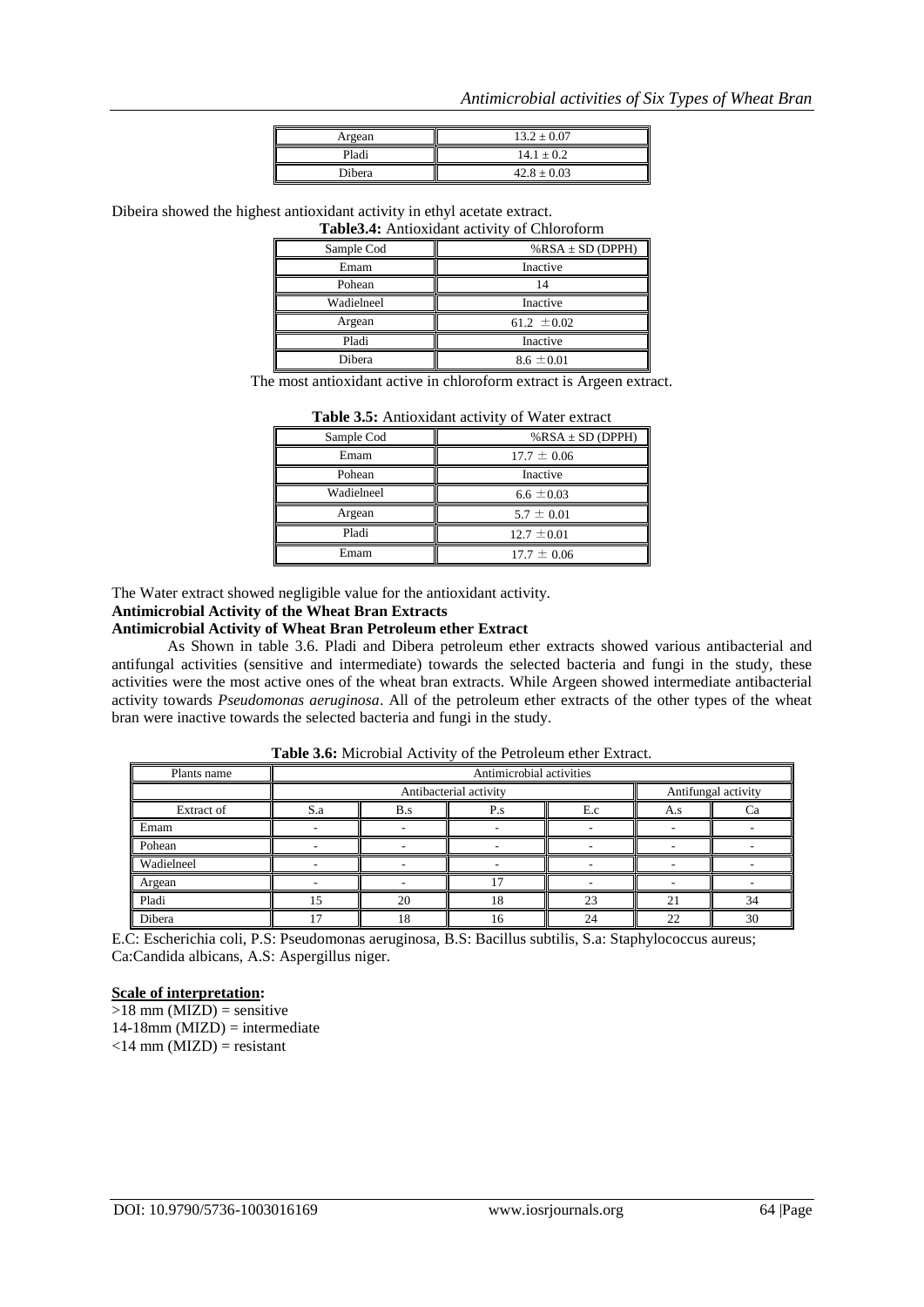

Petroleum ether (Debera (4)) Petroleum ether (Pladi (5)) Petroleum ether (Argeen (6))

Escherichia coli ATCC 25922(Gram *-*ve bacteria)



Candida albicans (ATCC 7596)

### **Microbial Activity of Wheat Bran Ethanolic Extract**

In table 3.7 Dibera ethanolic extract showed intermediate antibacterial activity towards *Escherichia coli* and *Staphylococcus aureus.* Whereas the other types were found to be resistant to the other selected bacteria. Emam, Argeen and Wadielneel showed intermediate antifungal activity towards *Candida albicans*. While the extract of the other types were found to be resistant to the fungus. Wadielneel, Argeen, Emam and Dibera ethanolic extracts showed intermediate antifungal activity to *Aspergillus niger* while Pohean and Pladi were found to be resistant to the fungus.

| Plants name | Antimicrobial activities |                        |     |                     |    |    |
|-------------|--------------------------|------------------------|-----|---------------------|----|----|
|             |                          | Antibacterial activity |     | Antifungal activity |    |    |
| Extract of  | S.a                      | B.s                    | A.s | Ωà                  |    |    |
| Emam        | 12                       | 13                     | 1 າ |                     |    | 16 |
| Pohean      |                          | 13                     | 12  |                     |    |    |
| Wadielneel  | 12                       | ר ו                    | 13  |                     | 18 |    |
| Argean      | 12                       | '2                     | 12  | 1 າ                 | 18 | 16 |
| Pladi       | $\overline{1}$           |                        | 12  | 13                  | 12 |    |
| Dibera      |                          |                        |     |                     | 14 |    |

| Table 3.7: Microbial Activity of Ethanolic Extract |  |
|----------------------------------------------------|--|
|----------------------------------------------------|--|

E.C: Escherichia coli, P.S: Pseudomonas aeruginosa, B.S: Bacillus subtilis, S.a: Staphylococcus aureus; Ca:Candida albicans, A.S: Aspergillus niger

## **Scale of interpretation:**

 $>18$  mm (MIZD) = sensitive  $14-18$ mm (MIZD) = intermediate  $<$ 14 mm (MIZD) = resistant

Petroleum ether (Debera (4)) Petroleum ether (Pladi (5)) Petroleum ether (Argeen (6))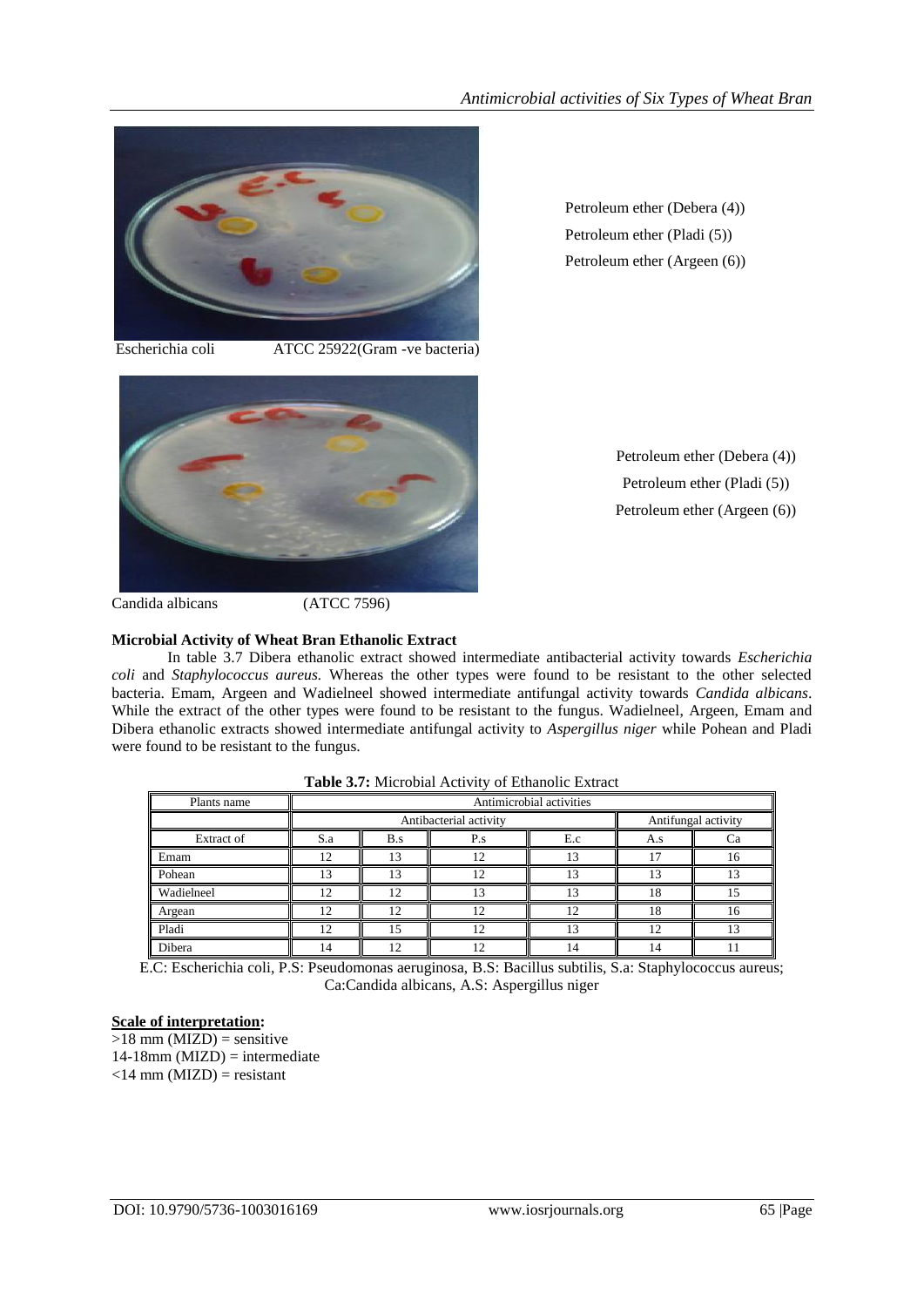

Extract of Ethanol (Pohean (1)) Extract of Ethanol (Debera (2) Extract of Ethanol (Pladi (3))

Aspergillus niger ATCC 9763

# **Microbial Activity of Wheat Bran Ethyl acetate Extract**

In Table 3.8. The types Pladi, Dibera, and Argeen found to be sensitive antifungal activity to Aspergillusniger. While Pladi was found to be sensitive antibacterial to Pseudomonasae ruginosa and Dibera was found to be sensitive as antibacterial to Staphylococcus aureus.Emam showed

Sensitive antibacterial activity to seudomonas aeruginosa. The extracts of the other types showed intermediate and resistant as antifungal and antibacterial.

| Plants name | Antimicrobial activities |                               |  |    |    |                            |  |
|-------------|--------------------------|-------------------------------|--|----|----|----------------------------|--|
|             |                          | <b>Antibacterial activity</b> |  |    |    | <b>Antifungal activity</b> |  |
| Extract of  | S.a                      | E.c<br>B.s                    |  |    |    |                            |  |
| Emam        |                          |                               |  |    |    |                            |  |
| Pohean      |                          |                               |  |    |    |                            |  |
| Wadielneel  |                          |                               |  |    |    | 16                         |  |
| Argean      |                          |                               |  |    |    |                            |  |
| Pladi       |                          |                               |  | 14 | 22 | 16                         |  |
| Dibera      | 20                       |                               |  | 14 | 24 | 18                         |  |

#### **Table 3.8:** Microbial Activity of Ethyl acetate Extract

E.C: Escherichia coli, P.S: Pseudomonas aeruginosa, B.S: Bacillus subtilis, S.a: Staphylococcus aureus; Ca:Candida albicans, A.S: Aspergillus niger .

### **Scale of interpretation:**

 $>18$  mm (MIZD) = sensitive  $14-18$ mm (MIZD) = intermediate  $\langle$ 14 mm (MIZD) = resistant



Extracts of ethyl acetate (Argeen (25)) Extracts of ethyl acetate (Pladi (26)) Extracts of ethyl acetate (Debera (27))

Figure 45: Aspergillusniger (ATCC 9763)

### **Microbial Activity of Wheat Bran Chloroform Extract**

In table 3.9. Pladi showed antibacterial activity (sensitive) to Pseudomonas aeruginosa and antifungal activity (sensitive) to Aspergillusniger. The other types of wheat bran chloroform extract showed antibacterial and antifungal activities ranging from intermediate to resistant for the selected bacteria and fungi.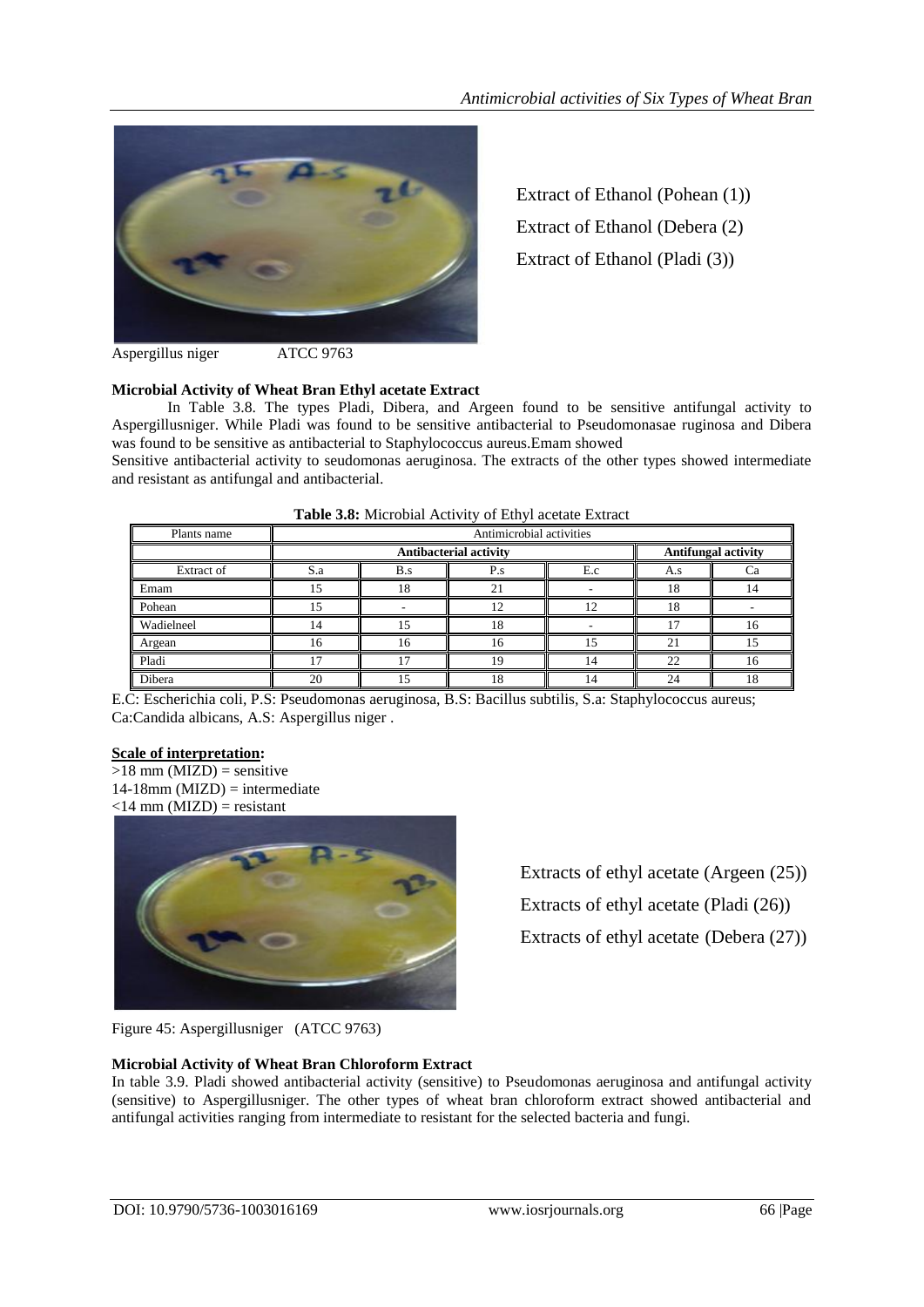| Plants name | Antimicrobial activities |                        |     |  |    |                     |  |
|-------------|--------------------------|------------------------|-----|--|----|---------------------|--|
|             |                          | Antibacterial activity |     |  |    | Antifungal activity |  |
| Extract of  | S.a                      | B.s                    | A.s |  |    |                     |  |
| Emam        |                          |                        |     |  |    |                     |  |
| Pohean      |                          |                        |     |  |    |                     |  |
| Wadielneel  |                          |                        |     |  | 16 | 16                  |  |
| Argean      |                          |                        |     |  |    |                     |  |
| Pladi       |                          |                        |     |  |    |                     |  |
| Dibera      |                          |                        |     |  |    |                     |  |

**Table 3.9:** Microbial Activity of Chloroform Extract

E.C: Escherichia coli, P.S: Pseudomonas aeruginosa, B.S: Bacillus subtilis, S.a: Staphylococcus aureus; Ca:Candida albicans, A.S: Aspergillus niger .

### **Scale of interpretation:**

 $>18$  mm (MIZD) = sensitive  $14-18$ mm (MIZD) = intermediate  $\langle 14 \text{ mm} \cdot \text{MIZD} \rangle$  = resistant

Extracts of chloroform (Pladi (22)) Extracts of ethyl acetate (Emam (23)) Extracts of ethyl acetate (Wadielneel (24))

Aspergillus niger ATCC 9763

#### **Microbial Activity of Wheat Bran Water Extract**

Table 3.10. Showed that Dibera water extract was the most active as antifungal and as antibacterial to the all selected bacteria and fungi. Pladi showed antibacterial activity (sensitive) to Escherichia coli and to Bacillus subtilis. In addition, it showed antifungal activity (sensitive) to the two fungi Candida albicans and Aspergillusniger. Emam extract showed antibacterial activity (sensitive) to Escherichia c oli,B acillus subtilis, and Staphylococcus aureus, and antifungal activity (sensitive) to Aspergillusniger. The water extract for the remaining types showed intermediate activities to the selected bacteria and fungi.

| <b>Table 3.10:</b> Microbial Activity of Water Extract |                          |     |             |                          |                     |    |
|--------------------------------------------------------|--------------------------|-----|-------------|--------------------------|---------------------|----|
| Plants name                                            | Antimicrobial activities |     |             |                          |                     |    |
|                                                        | Antibacterial activity   |     |             |                          | Antifungal activity |    |
| Extract of                                             | S.a                      | B.s | $P_{\cdot}$ | E.c                      | A.s                 | Сa |
| Emam                                                   | 22                       | 23  |             | 19                       | 30                  |    |
| Pohean                                                 |                          | 15  |             | $\overline{\phantom{1}}$ | 21                  |    |
| Wadielneel                                             |                          |     |             |                          | 20                  |    |
| Argean                                                 | 16                       | ۱۹  |             |                          | 20                  | 18 |
| Pladi                                                  |                          | 19  | 16          | 23                       | 24                  | 19 |
| Dibera                                                 | 22                       | 20  | 20          | 20                       | 30                  | 19 |

E.C: Escherichia coli, P.S: Pseudomonas aeruginosa, B.S: Bacillus subtilis, S.a: Staphylococcus aureus; Ca:Candida ,albicans, A.S: Aspergillus niger

.Scale of interpretation:  $>18$  mm (MIZD) = sensitive  $14-18$  mm (MIZD) = intermediate  $\langle 14 \text{ mm} \cdot \text{(MIZD)} \rangle$  = resistant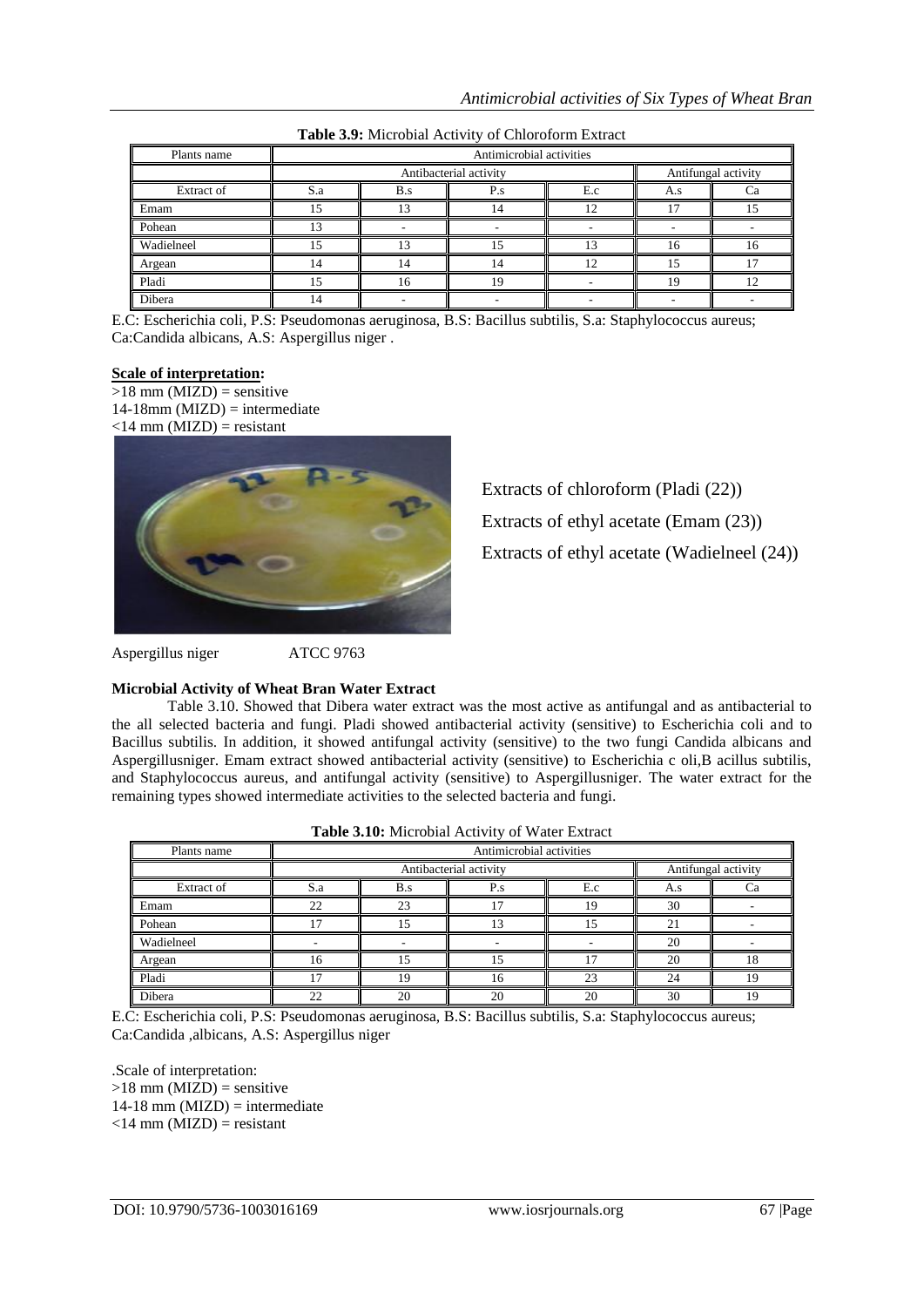

Extracts of Water (Argeen (13)) Extracts of Water (Pladi (14)) Extracts of Water (Debera (15))

Figure 47 Escherichia coli ATCC 25922(Gram -ve bacteria)



Aspergillus niger ATCC 9763)

Extracts of Water (Argeen (13)) Extracts of Water (Pladi (14)) Extracts of Water (Debera (15))



**Chart 3:1 G.C of Petroleum ether Fraction 1**